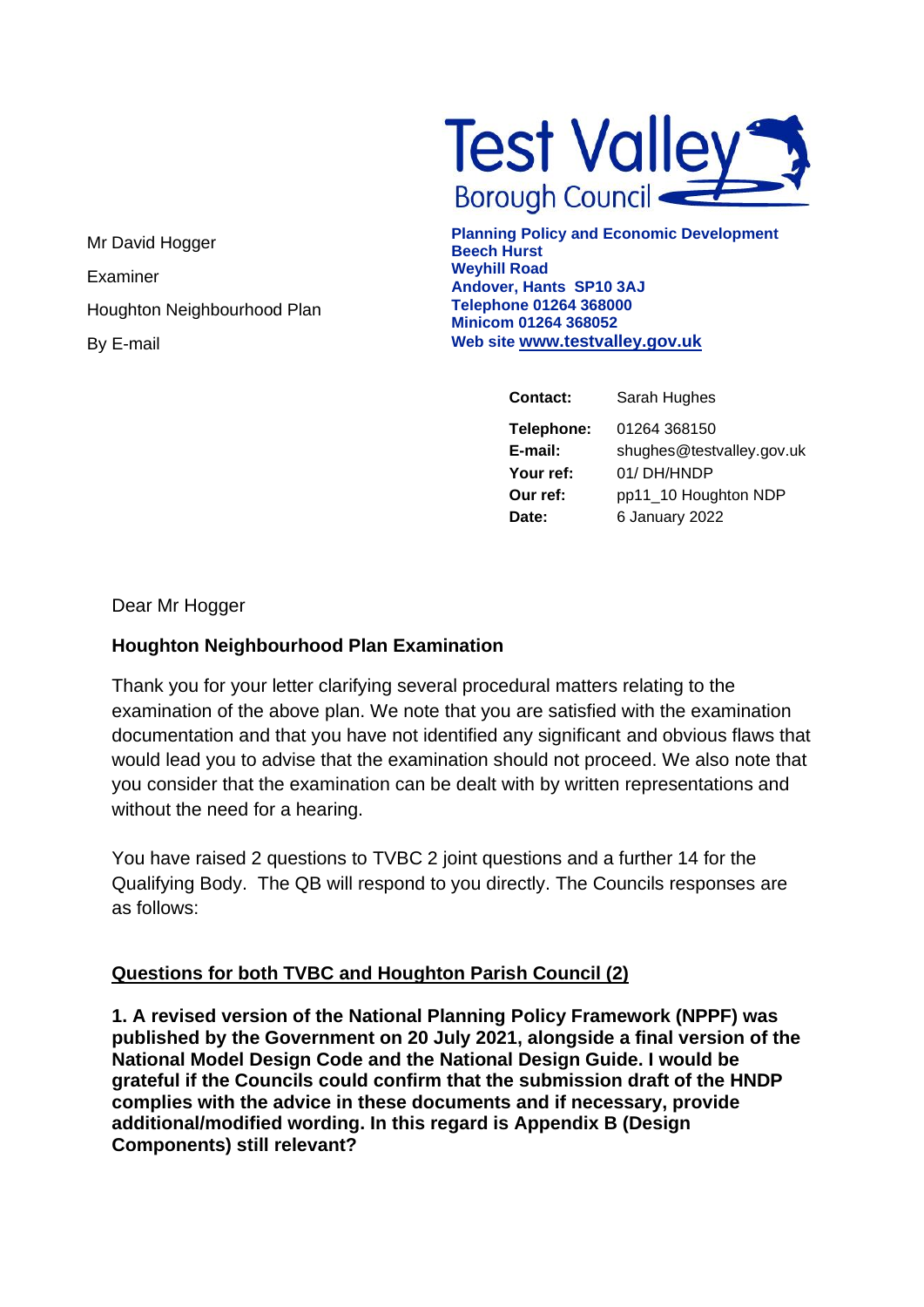Having checked through the document there are 12 references to the NPPF, and we confirm that these are all for the July 2021 document

The National Design Guide / National Model Design Code sets out 10 characteristics that should be given consideration when drawing up a design code. These include Context, Movement, Nature, Built Form, Identity, Public space, Homes and Buildings, Uses, Resources and Lifespan. The design components as set out in Appendix B repeat much of this guidance and therefore could be deleted.

In light of this, the policy wording could be updated as follows:

Policy HTN4 Village design

Development proposals should protect and enhance the key characteristics of Houghton village as set out in Table 2 and having regard to the National Model Design Code and Guidance components identified in Appendix B. In particular, proposals should:

It would also be helpful if the plan signposts to the National Design Guide / National Model Design Code and suitable wording could be added to Para 6.3 of the neighbourhood plan to achieve this.

Para 6.3

Appendix B sets out a checklist of design components to be considered when assessing whether development proposals are in keeping with the key characteristics of the village. The National Design Guide sets out 10 characteristics that should be given consideration when planning development. These include Context, Movement, Nature, Built Form, Identity, Public Space, Homes and Buildings, Uses, Resources and Lifespan. Further advice is found in the National Model Design Code.

**2. Paragraph 101 of the NPPF states that 'Designating land as Local Green Space should be consistent with the local planning of sustainable development and complement investment in sufficient homes, jobs and other essential services'. The Planning Practice Guidance (PPG) confirms that LGS designation should not be used in a way that undermines the aim of identifying sufficient land in suitable locations to meet identified development needs.<sup>1</sup> Are both Councils satisfied that this advice has been properly taken into account? (see also questions 9, 10, 11 and 12 to the Parish Council)** 

<sup>1</sup> PPG Reference: ID: 37-007-20140306.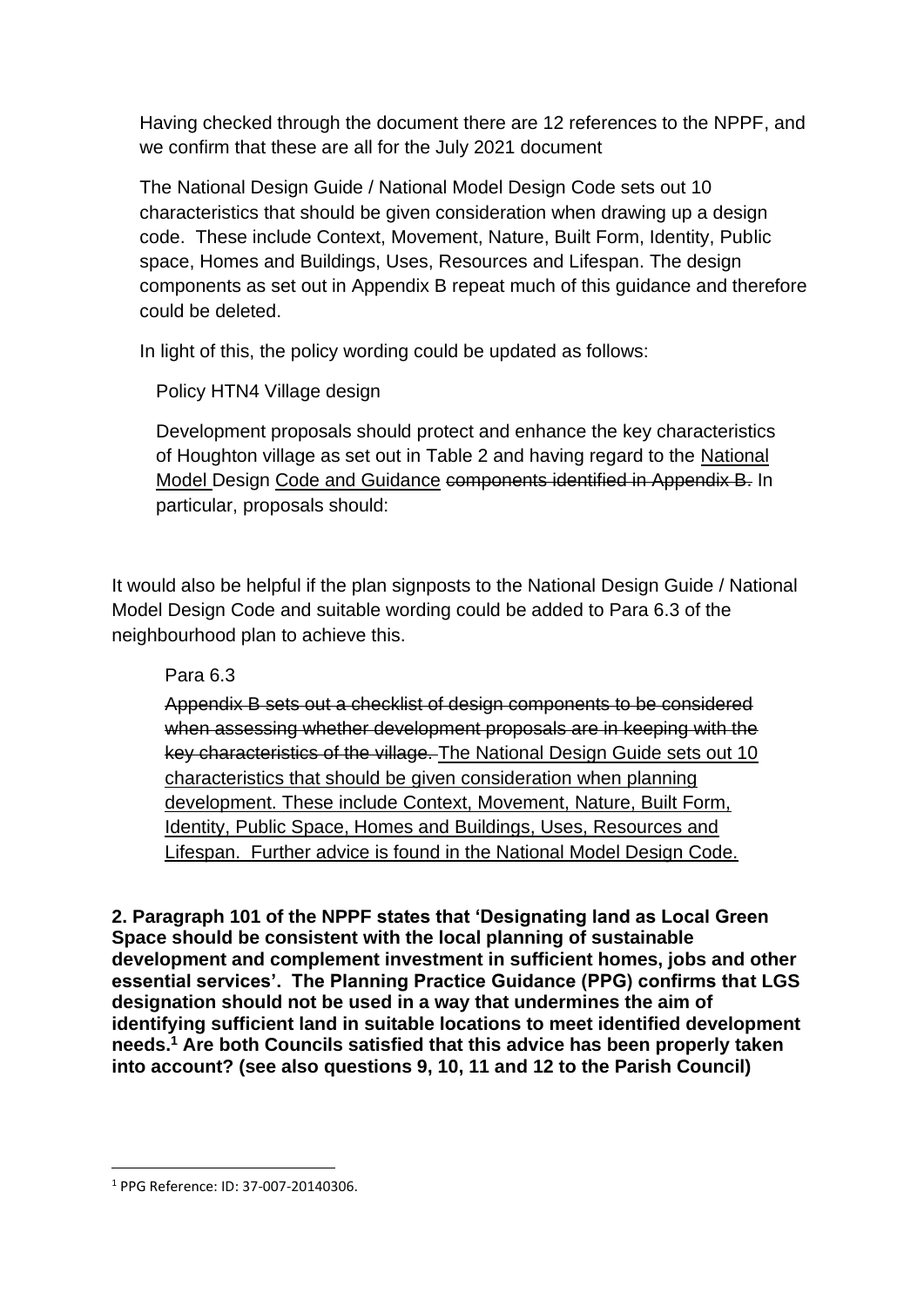The Local Plan is the Development Plan document that identifies sufficient land in suitable locations to meet identified development needs. Houghton is identified in the plan as a rural village, and the Local Plan does not allocate any land for housing or employment in the rural villages. Any new development would have to be within the settlement boundary or on a rural exception site. Only three of the smaller proposed LGS are within the settlement boundary. They are not considered to undermine the requirement to identify sufficient land. On this basis both Councils are satisfied that the advice in the NPPG has been properly taken into account.

## **Questions for Test Valley Borough Council (2)**

## *1. Can the Council confirm which documents currently make up the Development Plan, as it applies to Houghton?*

The development plan as it applies to Houghton is as follows:

- Test Valley Borough Local Plan 2016
- Hampshire Minerals and Waste Local Plan 2013

**2. I am aware that work is underway on the Test Valley Borough Local Plan, with pre-submission consultation proposed for later in 2022. PPG Reference ID: 41-009-20190509 advises that 'Where a neighbourhood plan is brought forward before an up-to-date local plan (i.e. the Local Plan Review) is in place the qualifying body and the local planning authority should discuss and aim to agree the relationship between policies in the emerging neighbourhood plan; the emerging local plan; and the adopted development plan, with appropriate regard to national policy and guidance'. Could the Borough Council confirm that such discussions have taken place and summarise any conclusions that were drawn?**

There has been ongoing dialogue with the steering group about the Neighbourhood Plan and its relationship with the TVBC Local Plan. The TVBC pre submission consultation (Regulation 19) is timetabled for quarter 4 of 2023, as shown in the latest [Test Valley LDS.](https://democracy.testvalley.gov.uk/documents/s17344/Test%20Valley%20LDS%20-%20Annex.pdf)

At present there are no published emerging polices as part of the review process, and therefore the relationship between policies in the emerging neighbourhood plan, the emerging local plan and the adopted development plan are consistent. Given this the Neighbourhood Plan has been assessed against its relationship with the adopted Local Plan and its policies on which comments have been provided.

Notwithstanding this, when a new Local Plan has been adopted this does not mean in itself that a made neighbourhood plan will be out of date. Communities should review their plans every 5 years or if there has been a significant change in planning policy. This could be a new Local Plan or an update to National Planning Guidance.